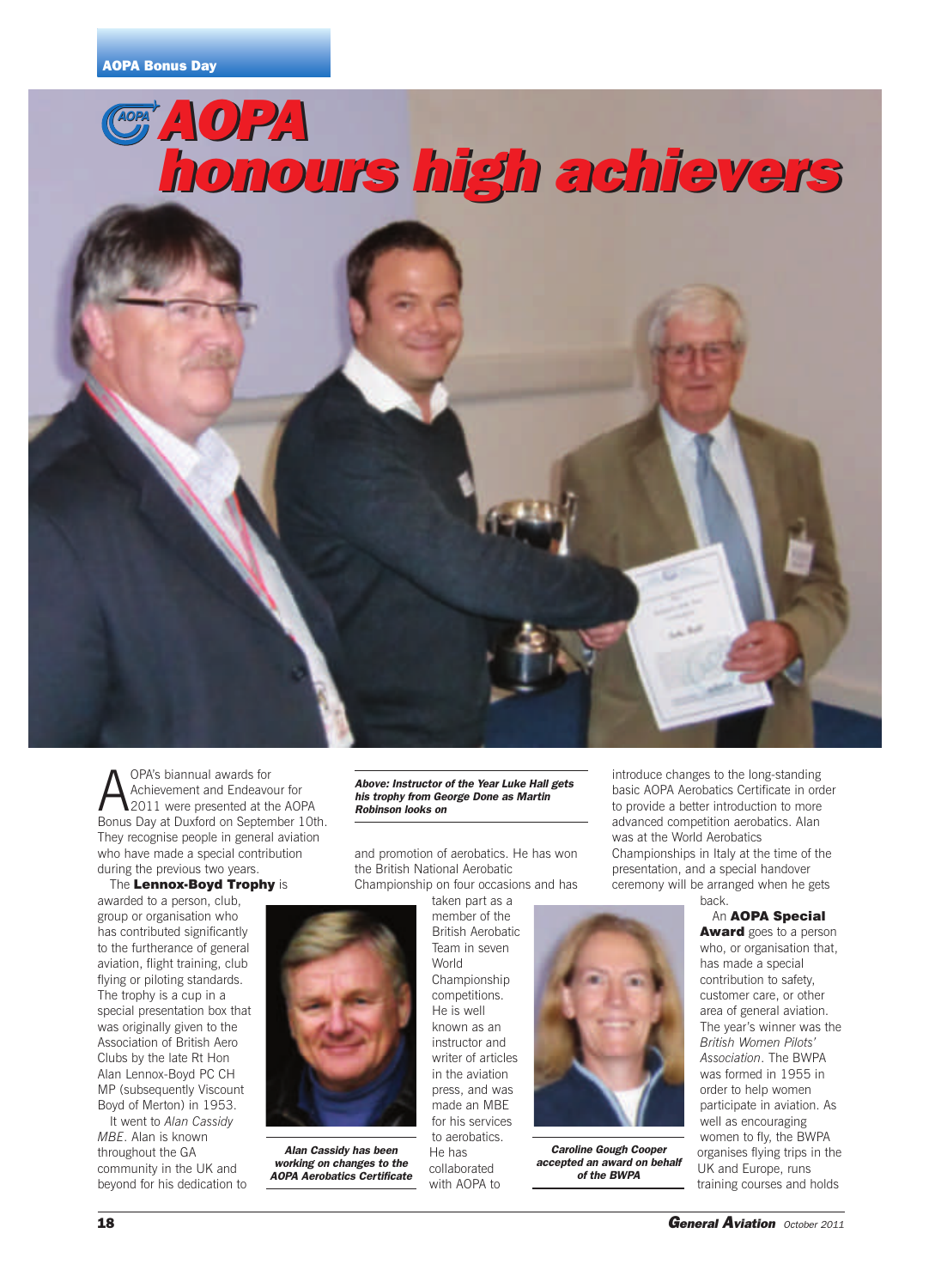## *Right: Douglas Cairns (at front) awaits his turn to pick up his Individual Achievement award*

local and national events, and generally promotes the voice and opinions of women pilots and others in aviation. Fundraising activities provide the basis for flying scholarships and bursaries, and the association actively promotes the AOPA Wings Scheme. The award was accepted on behalf of the BWPA by its chairman, Caroline Gough-Cooper.

**Best Aerodrome**. This goes to the aerodrome that has been an outstanding place to visit, offering value for money and helpful service, and this year's winner was *Andrewsfield in Essex*.

The citation reads: "Andrewsfield, at the south-eastern corner of the Stansted zone, epitomises the typical GA airfield. It is a grass aerodrome based on an originally



*Carol Cooper takes the 'best aerodrome' trophy for Andrewsfield*

much larger military airfield established for the USAF in 1942, then named Andrews Field, as is the case for many such airfields in the USA, after air power pioneer Lieutenant General Frank Andrews. Following a period of neglect after the end of the war, a 3000 foot grass strip was established for light aircraft, with a clubhouse in 1975 for the Andrewsfield Flying Club. It is the base for many privately owned aircraft, and flight training remains a significant activity. Visitors always receive a warm welcome at Andrewsfield."

The award was received on the airfield's behalf by Carol Cooper, the Chief Flying Instructor, who has flown some 20,000 hours, almost all of them instructing at Andrewsfield.

*Right: Hayward Aviation's Matthew Day takes the 'contribution to the community' award*



**Contribution to the Community**. This is awarded to a person or organisation who has made an outstanding contribution to the aviation community, and it went to *Hayward Aviation*. The citation says: "Hayward Aviation Ltd is the largest specialist

aviation insurance broker in the UK, and provides cover for nearly all helicopters and well over half of all light aircraft on the UK register. The company is a keen promoter of flight safety and provides a representative to sit on GASCo, the General Aviation Safety Council. The company has